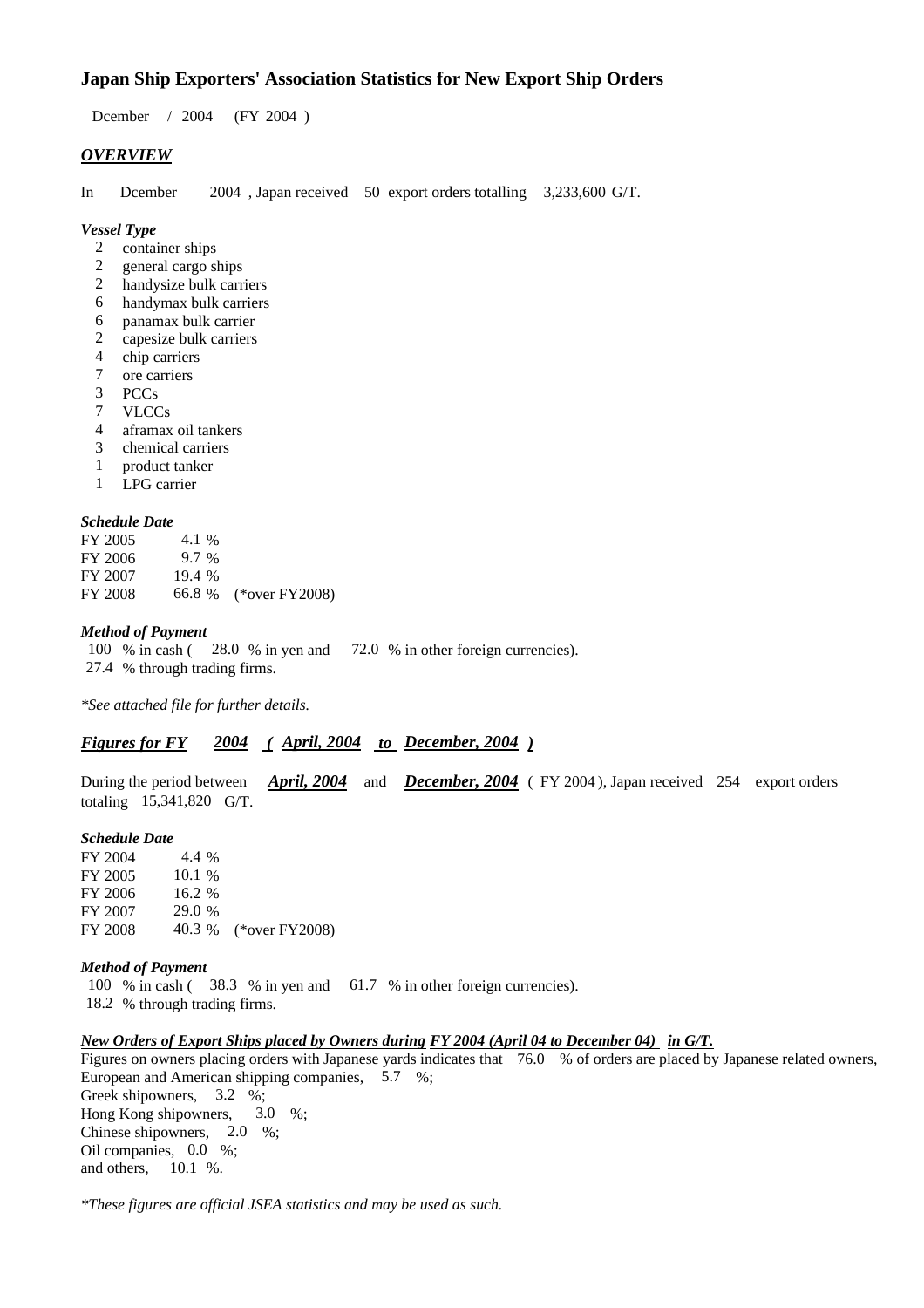# Based on Fiscal Year

Description Apr 03 to Mar 04 Apr 04 to Aug 04 September 2004 October 2004 November 2004 December 2004 Apr 04 to Dec 04 Jan 04 to Dec 04<br>No. 1 G/T No. 1 G/T No. 1 G/T No. 1 G/T No. 1 G/T No. 1 G/T No. 1 G/T No. 1 G/T No. 1  $No.$   $G/T$ T || No. | G/T || No. | G/T || No. | G/T || No. | G/T || G/T || No. | G/T || No. | G/T || No. | G/T General Cargos | 53| 2,427,250|| 8| 190,050| 2| 39,800| 1| 27,200| 0| 4| 39,700| 15| 296,750|| 22| 708,250 Bulk Carriers 355 15,276,690 66 3,311,850 19 962,250 23 1,495,100 13 762,200 30 1,725,900 151 8,257,300 182 9,639,950 Tankers 1344| 8,342,471|| 33| 2,418,720| 10| 812,900| 17| 1,220,550| 12| 867,600| 16| 1,468,000| 88| 6,787,770|| 127| 9,168,287 Combined Carriers 1 0 0 0 0 0 0 0 0 0 0 0 0 0 0 0 0 **Others** s and  $\vert 0$  0 0 0 0 0 0 0 0 0 0 0 0 0 0 0 Total 5422| 26,046,411|| 107| 5,920,620| 31| 1,814,950| 41| 2,742,850| 25| 1,629,800| 50| 3,233,600| 254| 15,341,820|| 331| 19,516,487  $\boxed{\text{FY 2002/FY2003 } (\%) }$  \* 172.4  $\boxed{\ }$  47.5 90.6 196.3 90.1 77.2 77.2 70.1 \*\* 72.9 In CGT12,538,680|| 2,682,081|| 728,490|| 1,311,328|| 876,160|| 1,273,975|| 6,872,034|| 8,908,126|| 1,273,975|

*Figures for shipbulding orders of 500 G/T and over for export as steel vessels placed with JSEA members are covered.*

\*FY 2002/FY2003

\*\*Calender Year 2004

JSEA (January 2005)

# New Export Orders Placed in December 2004 (FY 2004)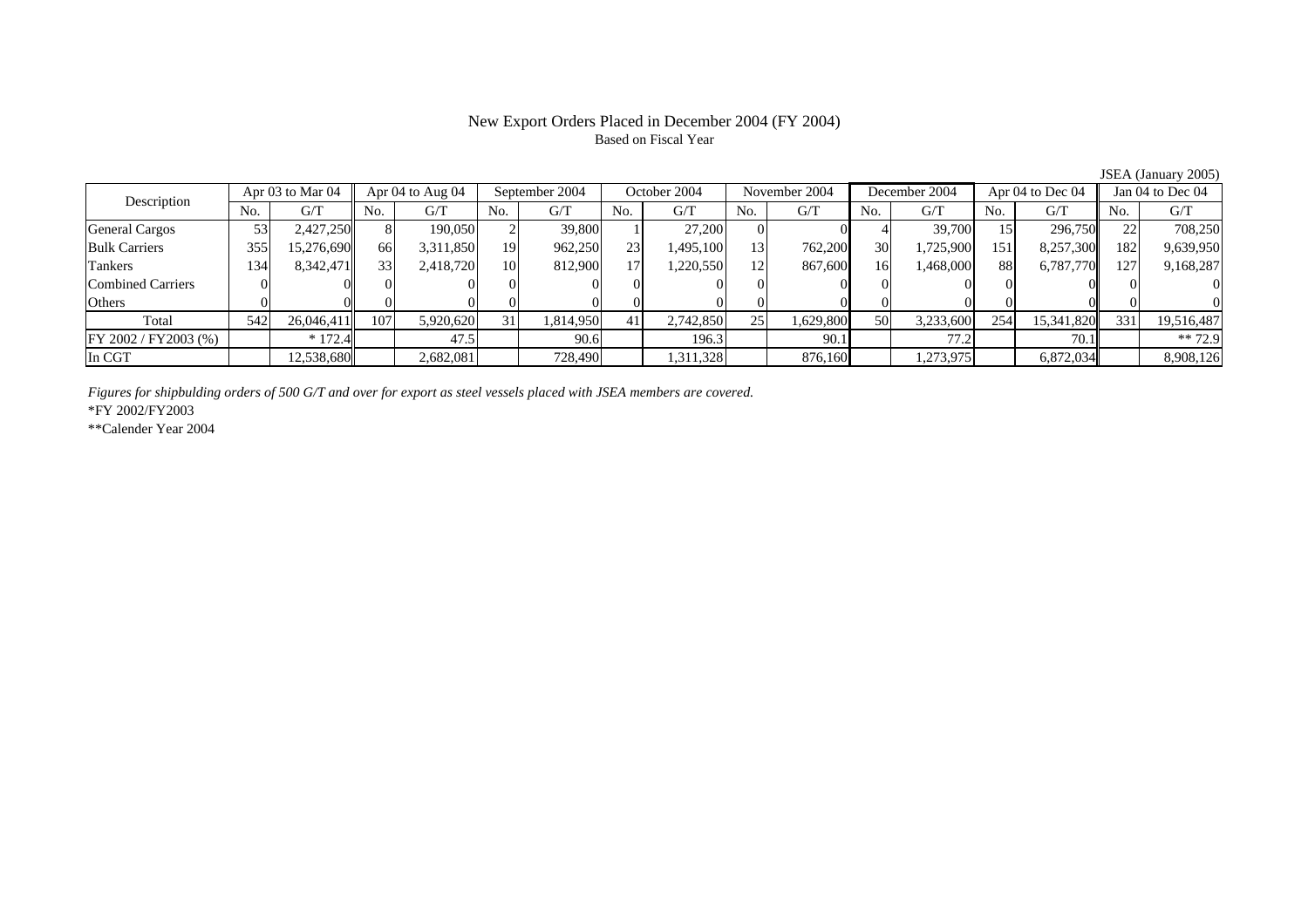## Export Ships Delivered in December 2004 (FY 2004) Based on Fiscal Year

|                          |     |                                        |     |           |                 |           |                 |           |               |           |                  |         |                  |           |     | $50.111$ (sundair $72000$ |
|--------------------------|-----|----------------------------------------|-----|-----------|-----------------|-----------|-----------------|-----------|---------------|-----------|------------------|---------|------------------|-----------|-----|---------------------------|
| Apr 03 to Mar 04         |     | Apr $04$ to Aug $04$<br>September 2004 |     |           | October 2004    |           | November 2004   |           | December 2004 |           | Apr 04 to Dec 04 |         | Jan 04 to Dec 04 |           |     |                           |
| Description              | No. | G/T                                    | No. | G/T       | No.             | G/T       | No.             | G/T       | No.           | G/T       | No.              | G/T     | No.              | G/T       | No. | G/T                       |
| <b>General Cargos</b>    | 31  | .104.335                               |     | 99,385    |                 | 6.002     |                 |           |               | 15.980    |                  | 108.418 |                  | 229.785   | 191 | 578,586                   |
| <b>Bulk Carriers</b>     | 113 | 4,561,732                              | 68  | 2,912,002 | 24              | 899,130   | 13 <sup>1</sup> | 521.407   | <b>20</b>     | 974,679   |                  | 312,629 | 133              | 5,619,847 | 178 | 7,228,194                 |
| Tankers                  | 103 | 5,752,226                              | 32  | 1,515,727 | 10 <sup>1</sup> | 671,949   | 11              | 816,527   |               | 130,215   |                  | 111,999 | 60               | 3,246,417 | 92  | 4,996,702                 |
| <b>Combined Carriers</b> |     |                                        |     |           |                 |           |                 |           |               |           |                  |         |                  |           |     |                           |
| Others                   |     | 115,875                                |     | 115,875   |                 |           |                 |           |               |           |                  |         |                  | 115,875   |     | 231,750                   |
| Total                    | 248 | 11,534,168                             | 105 | 4,642,989 | 35 <sub>1</sub> | 1,577,081 | 24              | 1,337,934 | 25            | 1,120,874 | 14               | 533,046 | 203              | 9.211.924 | 291 | 13,035,232                |
| FY 2002 / FY 2003 (%)    |     | $*110.6$                               |     | 120.8     |                 | 83.7      |                 | 148.7     |               | 147.2     |                  | 165.3   |                  | 119.5     |     | ** $115.5$                |
| In CGT                   |     | 5,865,706                              |     | 2,425,193 |                 | 777,042   |                 | 682,442   |               | 516,915   |                  | 296,909 |                  | 4,698,501 |     | 6,800,747                 |
|                          |     |                                        |     |           |                 |           |                 |           |               |           |                  |         |                  |           |     |                           |

*Deliveries of new shipbuilding orders of 500 G/T and over for export as steel vessels placed with JSEA members are covered.*

\*FY 2002/FY2003

\*\*Calender Year 2004

JSEA (January 2005)